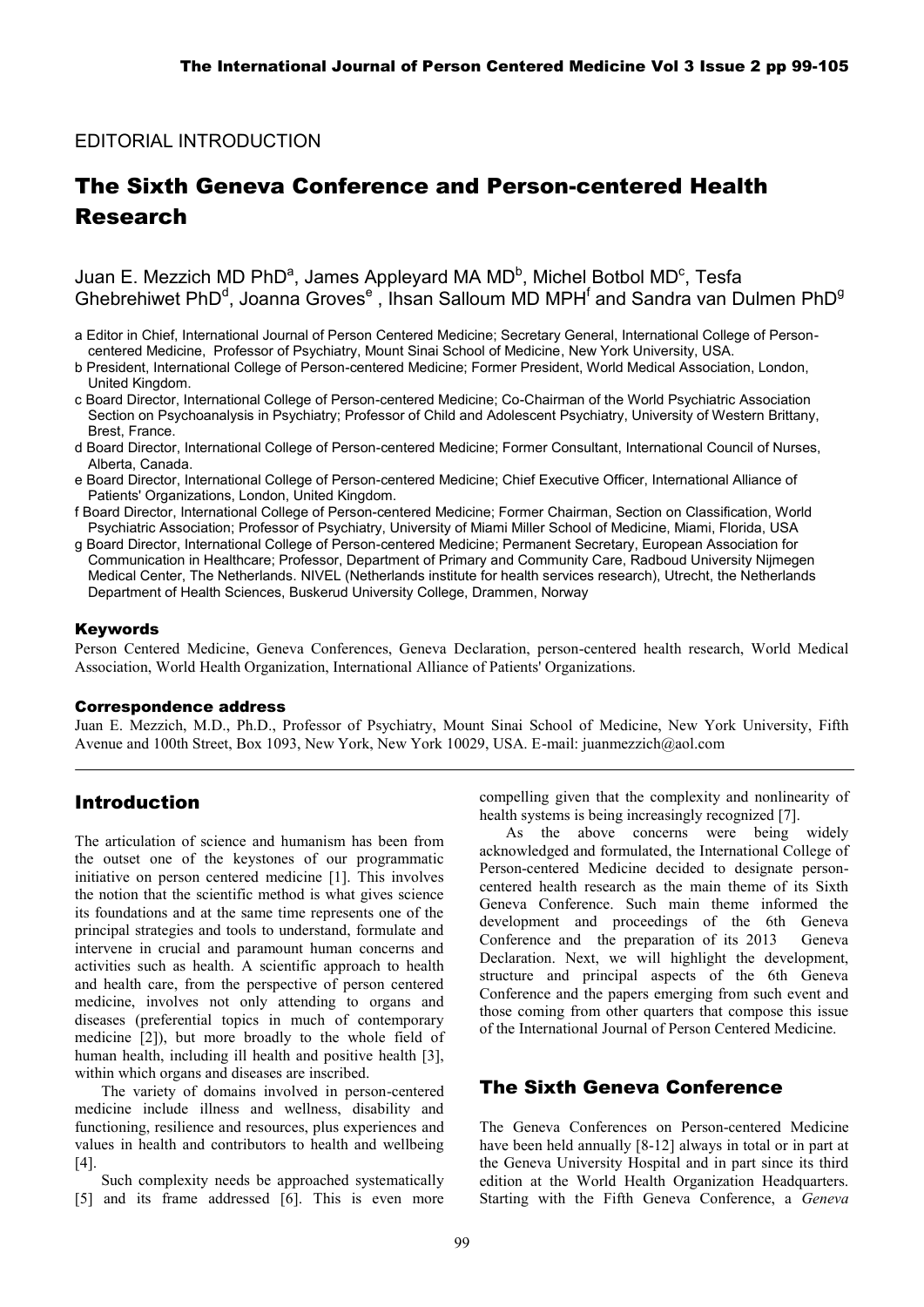*Declaration* focused on the conference's main theme has been issued and widely distributed [13]. From the Geneva Conferences process emerged an International Network [14], now International College of Person-centered Medicine [15].

The latest, sixth edition of the Geneva Conference on Person-centered Medicine was held on April 27 - May 1, 2013.

The conference took place at the Marcel Jenny Auditorium and auxiliary halls of the Geneva University Hospital and at the Headquarters of the World Health Organization. The Sixth Geneva Conference on Personcentered Medicine was organized by the International College of Person-centered Medicine (ICPCM) in collaboration with the World Medical Association (WMA), the World Health Organization (WHO), the International Alliance of Patients' Organizations (IAPO), the International Council of Nurses ICN), the International Federation of Social Workers (IFSW), the International Pharmaceutical Federation (FIP), the World Organization of Family Doctors (Wonca), the World Federation for Mental Health (WFMH), the World Federation of Neurology (WFN), the Council for International Organizations of Medical Sciences (CIOMS), the International College of Surgeon's (ICS), the International Federation of Gynecology and Obstetrics (FIGO), the Medical Women's International Association (MWIA), the International Federation of Ageing (IFA), the World Association for Sexual Health (WAS), the European Federation of Associations of Families of People with Mental Illness (EUFAMI), the World Federation for Medical Education (WFME), the International Association of Medical Colleges (IAOMC), the Paul Tournier Association, the World Association for Dynamic Psychiatry (WADP), the European Association for Communication in Health Care (EACH), L'Observatoire Francophone de Medecine de la Personne, the WHO Collaborating Center at Imperial College London, the International Francophone Psychiatric Federation (ALFAPSY), the French Psychiatric Association, the International Federation of Medical Students' Associations (IFMSA), the Zagreb University Medical School, the University of Gothenburg Centre for Person Centred Care, the George Washington University Institute on Spirituality and Health, the Peruvian University Cayetano Heredia, the University Francisco de Vitoria (Madrid), the Universite de Bretagne Occidentale (Brest, France), the Medical University of Plovdiv (Bulgaria), the Belgrade University Institute of Mental Health, and the University of Buckingham, with the auspices of the Geneva University Medical School and Hospital. In total, a record number of 35 major institutions were formally involved in the organization of this event.

Under the overall theme of Person-centered Health Research, the Sixth Geneva Conference on Personcentered Medicine encompassed a number of Thematic Symposia on Person-centered Health Research, other Symposia, Interactive Workshops, and Brief Oral Presentations offered to clinicians and scholars in medicine and other health fields as well as other interested individuals. Additionally, institutional work meetings were

held prior to the core conference involving guiding principles for person-centered clinical care, personcentered diagnosis, and special institutional projects.

#### Initial work meetings for the institutional construction of person-centered medicine

These work meetings focused first on the meaning, purpose and general strategies of ICPCM Workgroups for the construction of person-centered medicine, followed by brief updates on the status and plans of the participating workgroups.

This in turn was followed by break-out parallel small group meetings on the main projects. One of these was the ICPCM Project on Guiding Principles for Person-centered Clinical Care. This involved reviewing the work in this area conducted prior to this Geneva Conference and then outlining the main components of the person-centered clinical care guidelines using as one of the main references the elements of the evolving Person-centered Care Index. Another small group parallel meeting worked on the further development of the ICPCM Person-centered Diagnostic Projects The work in this session focused on preparing a Person-centered Integrative Diagnosis (PID) practical guide based on the PID theoretical model. A third small group parallel meeting dealt with the further development of the Partnership and Team Approach Project with the participation of stakeholder and communication research representatives.

A second plenary session offered an opportunity to hear reports from the progress made at the small group parallel sessions. The pre-conference work meetings also allowed an early and informal presentation and discussion of the 2013 Geneva Declaration on Person-centered Health Research, an initiative intending to extend the public impact of the Conference concerning its main theme.

A face-to-face meeting of the outgoing ICPCM Board approved procedures for the evaluation of the Conference, reviewed and approved new organizational and individual member applications, finalized the agenda of the General Assembly, and discussed a draft of the Geneva Declaration on Person-centered Health Research.

#### Meeting of the Editorial Board of the International Journal of Person Centered Medicine with the Board of the International College

Meeting participants heard a report from the ICPCM Board accepting the resignation of the then editor in chief of the IJPCM related to his discrepancies with the Journal contractual bases. The Board took steps to ensure the continuity of the Journal's publication in close coordination with the publisher, the head of the University of Buckingham Press. One step was appointing Juan Mezzich, who had been deputy editor, as the new editor in chief. Another step in response to Medline's earlier deferral of indexation was preparation of an appeal letter emphasizing a strengthening of ethical standards and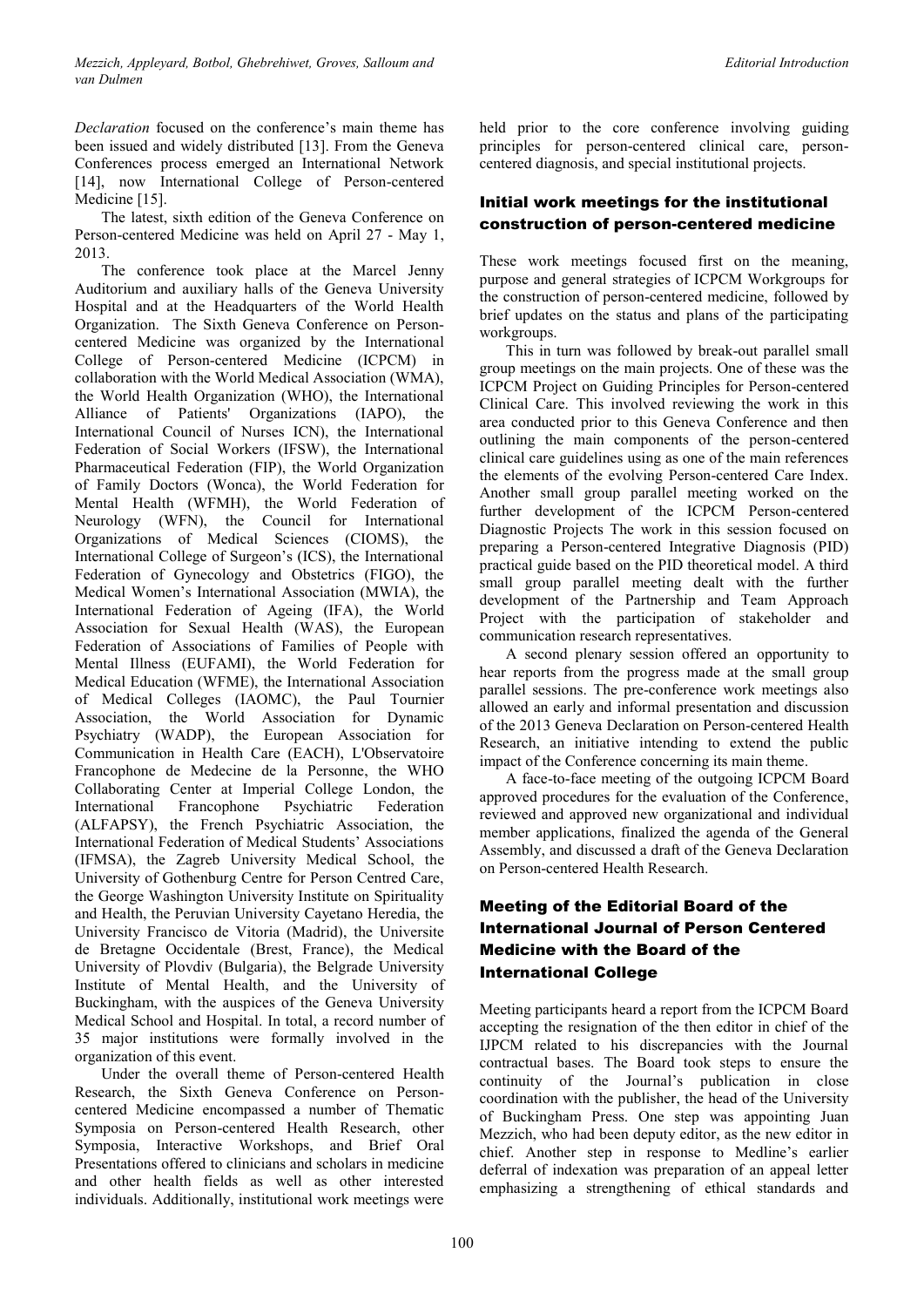procedures. The members of the Editorial Board present unanimously supported these steps and offered whatever help was needed.

#### ICPCM General Assembly

The 2013 General Assembly of the International College of Person Centered Medicine was attended by a substantial number of its organizational and individual members as well as other participants in the Sixth Geneva Conference. First, a summary of the work of the ICPCM in the preceding year and an evolving draft of the Geneva Declaration on Person Centered Health Research were presented. Then, an institutional action plan was outlined and accepted by the Assembly, as follows: a) Planning and conduction of the ICPCM First International Congress in Zagreb, b) Organization of the 7th Geneva Conference on Person-centered Medicine, c) Continuing publication of the International Journal of Person Centered Medicine and exploration of new publication ventures, and d) Continued development of ICPCM Workgroups and Projects.

A major Assembly item was institutional elections. The process started with an elections announcement in January based on ICPCM By-Laws, followed by nominations received from organizational and individual members, and the listing of candidates on the elections ballot. To run the voting, the Assembly elected a threemember Voting Coordination Group (VCG), which oversaw secret voting, counted the votes, and announced the results. Elected as President was James Appleyard (former WMA president, London); as Secretary General and CEO, Juan Mezzich (New York), and as Board Directors, Michel Botbol (former WPA officer, Brest, France), Tesfamicael Ghebrehiwet (former officer of the International Council of Nurses, Alberta, Canada), Joanna Groves (CEO of the International Alliance of Patients' Organizations, London), Ihsan Salloum (former WPA officer, Miami), and Sandra Van Dulmen (Permanent Secretary of the European Association for Communication in Health Care, Nijmegen, the Netherlands). The elected Board members present were recognized and congratulated by the General Assembly. A Conference Dinner organized by the Paul Tournier Association followed.

#### Core Conference

The Core Conference was opened on April 29 by Prof. Panteleimon Giannakopoulos, Vice-Dean of the Geneva University Medical School and Dr. Hernan Montenegro, *WHO Department for Health Systems Governance and Policy*. They were joined in the presidium by the members of the Board of Directors of the International College of Person Centered Medicine.

The first scientific session of the Core Conference was a presentation on the **construction of the 2013 Geneva Declaration on Person-centered Health Research**. The Declaration rises from the need for more research in Person-Centered Medicine (PCM), as well as for making general health research more person-centered. It identified ten priority research areas as follows: 1) Conceptual,

terminological, and ontological issues, 2) Studying the complexity of health, including illness and wellness, disability and functioning, resilience and resources, plus experiences of health and contributors to health, 3) Clinical communication, 4) Exploring and validating personcentered diagnostic models, 5) Person-centered care and interventions, 6) People-centered care and related public health research, 7) Research on person-centered education and training, 8) Knowledge-base development and dissemination through the International Journal of Person-Centered Medicine and other publications, 9) Organization, evaluation and upgrading of conferences and congresses, and 10) Further development of an internet-based information platform.

The first Thematic Symposium of the Conference focused on **Innovative Person-centered Concepts Research**. It started with a penetrating examination of the basic science underpinnings of empathy. The importance of conceptual bridging and knowledge transfer for the further development of complex PCM was discussed next, particularly concerning the need for integrating sectors and stakeholders. It concluded with an analysis of the distinction between two frequently confused and conflated terms: personalized medicine (a reductionist biological approach) and person-centered medicine and care (a holistic scientific and humanistic perspective).

A second Thematic Symposium dealt with **Personcentered Diagnostic and Treatment Planning Research**. Building on the evolving construction by the ICPCM of a person-centered integrative diagnostic model and guide to provide the informational basis for person-centered clinical care, a first presentation outlined mixed statistical models encompassing qualitative and quantitative approaches to account for narrative and dimensional data in diagnostic research. This was followed by a report on exploring illness meaning and experience with various medical specialties as part of person-centered clinical assessment at McGill University. Completing the set was the presentation of a developing interactive curriculum on person-centered treatment planning by the California Institute for Mental Health, which seeks to integrate the use of specific assessment instruments with personcentered planning practices.

A third Thematic Symposium covered **Personcentered Clinical Communication**. An initial presentation reviewed international communication research projects within the framework of the European Association on Communication in Health Care. A second one pointedly examined the value of affective clinical communication, an emerging critical component of a process central to person-centered care. This was followed by a report on how knowledge and attitudes towards palliative care on the part of Croatian psychology, medicine, social work, nursing and theology students affect substantially clinical communication processes. A final presentation reviewed research on communication among health professionals, patients and carers, as promoted by the European Association of Families of People with Mental Illness. It illustrated how work between clinicians and carers can moderate emotional burden in the family.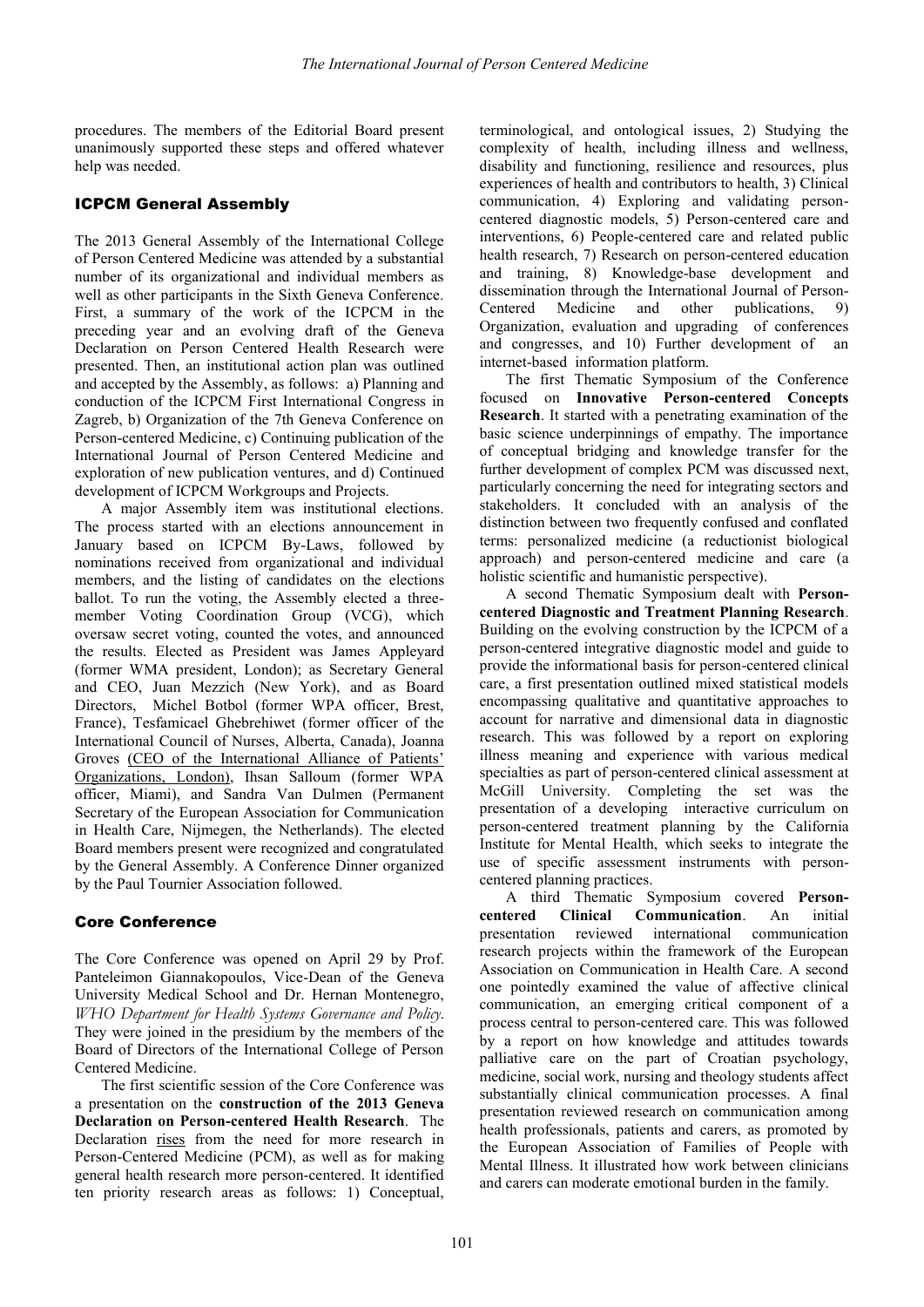A fourth Thematic Symposium touched on **Personcentered Treatment Research**. The presentation of an Eastern Mediterranean survey on perceptions of person centered care among patients and family doctors initiated this session. Among physicians, regularity in continuing medical education sessions were significant factors for preferring the person care model; while educational status was associated with interest on person centered care among patients. A historical review of treatment research in pediatrics has documented children's vulnerability to unethical experimentation. There are still gaps across the world in ethics and regulatory guidance in this field. A third presentation examined research on the team approach to health care using multiple dimensions of patient outcomes, cost savings, and patient's and provider's satisfaction. Factors that appear to inhibit or facilitate teamwork were also discussed. Rounding up the symposium, an examination was presented on the vicissitudes of translating research findings into clinical practice and policies.

A fifth Thematic Symposium had as subject **Personcentered Prevention and Health Promotion Research**. Noted at the outset was that, while a research database in general prevention is growing, a person-centered perspective here offers both opportunities for enhancement as well as challenges given the complexity and depth such perspective involves. Some of these challenges were illustrated through a World Medical Association survey of its national member associations on immunization policies and practices and the underlying social and behavioral factors. Complementing all this, the crucial role of self transcendence for promoting health and well-being was analyzed and discussed.

A sixth Thematic Symposium looked at **Personcentered Research on Non-communicable Diseases and Mental Health**. It was noted that research on chronic comorbidities poses significant challenges to diagnostic assessment and its impact on treatment choices, responses and outcomes. The relevance of the Person-centered Integrative Diagnosis (PID) model to research on chronic comorbidities was then discussed. This was followed by a WHO review of mental health research, from macro level governance to person-focused service delivery. Data from three international initiatives, engaging 750 participants, illustrated specific patient and family-centered care needs, and barriers to the provision of integrated care. A New York program aimed at offering child- and family-centered care for allergies was then described along with data on the program's successes and challenges.

A seventh Thematic Symposium examined **Personcentered Conceptualization and Metrics Research**. An initial paper from Australia questioned if normality, abnormality and mental illness are three separate and distinct concepts with clear boundaries or parts of a person centered dimensional continuum along which human beings may move across time and lifespan. This was followed by a progress report from an ongoing ICPCM research project aimed at the systematic conceptualization and measurement of person-centered medicine. This has initially yielded eight broad conceptual categories from which a prototype person-centered care index has emerged.

Efforts to refine this index in terms of wording, scaling, and correlational structure and to validate it in terms of applicability, reliability and content validity were outlined. An additional presentation from the above mentioned ICPCM project outlined the prospects of factor analytic methods and item response theory to refine quantification of person-centered care.

An eighth Thematic Symposium reviewed **Research on Health Narratives**. Examined first were narratives in family medicine in the United States, including writings by residents and self-reflective pieces by family physicians. These exercises and their sharing with colleagues were suggested to be highly promising for the professional development of empathetic and fully competent physicians. Presented next was a biographical outline by a British pediatrician of his personal and professional life journey and his efforts to develop a person-centered approach to child care. Finally, a presentation on narratives in mental health, examined their value as a gate to patients' conscious and unconscious feelings and representations, as well as French experience using narrative empathy as contrasted to mirror empathy to access the other person's subjectivity.

A ninth Thematic Symposium discussed **Person- and People-centered Services and Policies Research**. It started with a WHO presentation on research supporting health policy development and eventually practice, particularly in search for universal health coverage and people-centered care [16]. It emphasized the importance of context, of "how to", of stakeholders. It offered a "concept of people-centered care as that focused and organized around the health needs and expectations of people and communities rather than on diseases", and summarized examples of people-centered health systems development in Brazil and Togo. An ensuing presentation from Australia on person-centered health services research examined the value of bridging and knowledge transfer for advancing this new perspective in health services research. Next, a research report from Sweden suggested the value of a holistic and person-centered approach to bridge health and healthcare inequities in a globalizing and ageing society. Finally, a report from the Czech Republic discussed the current extremely detailed and formalized documentation required from nurses and the challenges this imposes for person centered medicine.

A tenth Thematic Symposium covered **Personcentered Health Education Research**. A report from the UK on medical academic training discussed approaches to ensure the continuity between undergraduate and postgraduate training and to focus such training on the person's circumstances and wishes, delivering care with high competency and safety. A presentation from the International Association of Medical Colleges outlined research on medical curriculum standards and evaluation that aims at recognizing the importance of personal factors in the local community. A paper from a Texas medical school argued that knowledge and wisdom upon which medical practice is based does not issue from a single source, but from a multiplicity of perspectives as predicated by person centered medicine. Ending this symposium, a presentation from Spain reported on an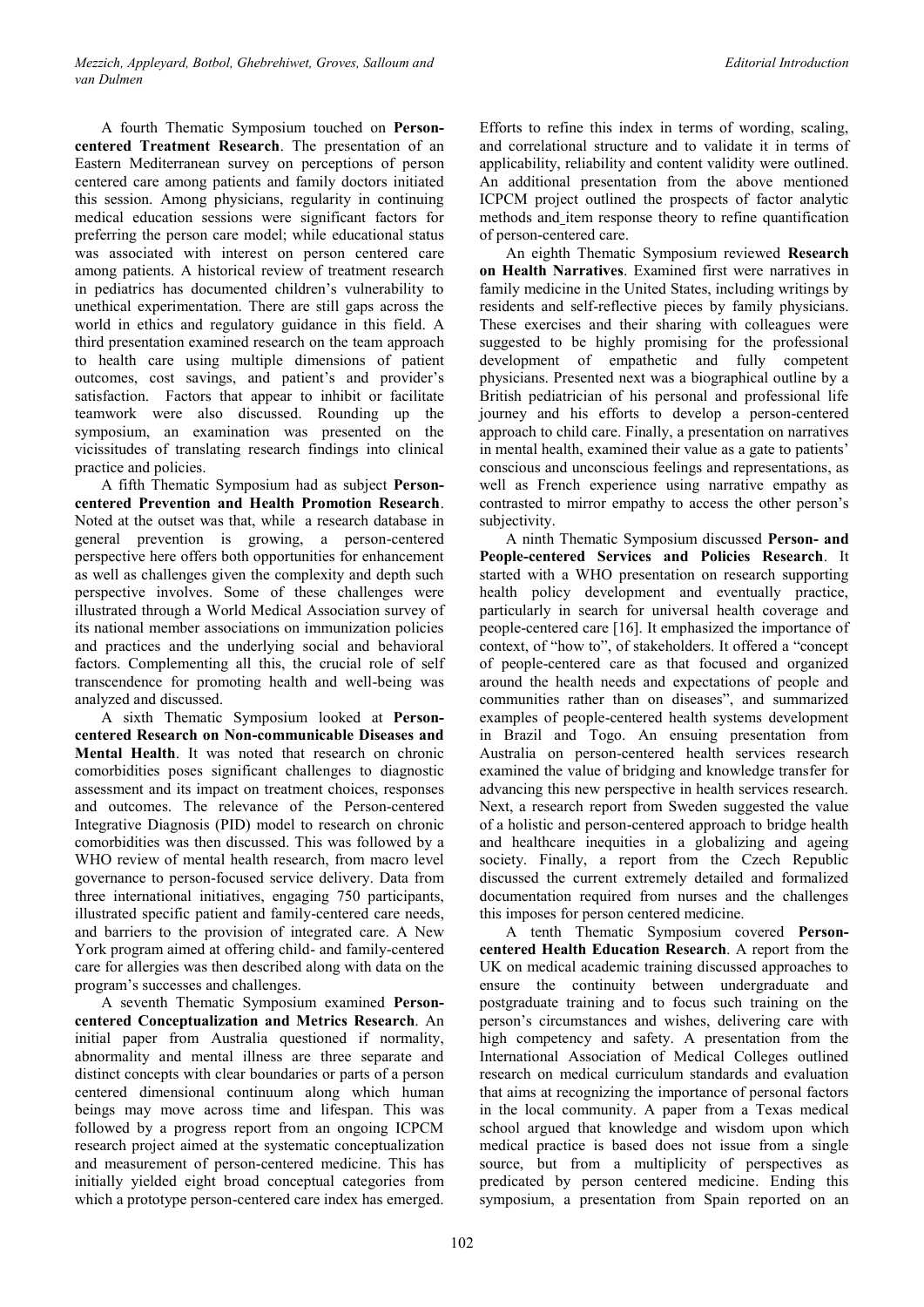innovative curricular journey on ethics and professionalism and its impact on medical students' attitudes.

A Special Session on **Country and Region Studies in Person-centered Health Care** included presentations from several continents. One from the Americas, reported on efforts in the United States to make health care systems more person-centered, illustrating them with the Patient Centered Primary Care Collaborative (PCPCC) engaging business, insurance, government, and the health care community seeking to transform healthcare into a primarycare based, person-centered system. Another, from Europe, described a university based multidisciplinary research center in Sweden aimed at implementing and evaluating person-centered care, and illustrated it with work on chronic heart failure and irritable bowel syndrome. A third, from Africa, proposed desirable objects of observation for measuring person centered medicine. It used conceptual bases derived from South African insights. A final one from Asia, submitted and published among the conference abstracts but not delivered because of travel problems, discussed new approaches to measure quality of human dimensions of health care in Thailand, which revealed that family practices outside hospital contexts were significantly more patient-centred, cheaper, and less inclined to over-medicalization.

A Workshop from the United States and Canada on **Person-centered Approach to Treatment Measurement and Evaluation** focused on the value of the Drug Use Screening Inventory for the comprehensive assessment of adolescents addicted to substances. It also elaborated on the usefulness of psychometrically validated screens and on web-based procedures to support relevant research and service delivery.

Another Workshop outlined initial efforts for **developing a new person-centered and evidence-based regional medical school in Texas** through presentations from its dean and several department heads. It described the historical antecedents of these efforts, a particular set of domains for inquiry and action, the prospects for a medical student's journey towards person-centered care, and the essential skills proposed for physicians in the pursuit of person centered medicine.

A third Workshop, from Berlin, Munich, and Paris dealt with **Research on Treatment Consequences of Positive Health Oriented Care**. It started with an overview of research on positive mental health, attending to patients' subjective experiences and healthy aspects in the midst of mental illness. It also delved into the value of resource orientation in inpatient psychotherapy. An outcome study of inpatient dynamic psychiatry in a Munich hospital highlighted the value of comprehensive assessment encompassing both ill health and positive health to document positive therapeutic results. A formal discussion from an international perspective and active engagement of the audience completed the workshop.

A first Oral Presentations Session encompassed several brief papers on topics ranging from politics and research agenda, clinical communication, palliative medicine, impact of organizational culture, empowering value of entrepreneurial work, and qualitative research for person centered medicine. A second Oral Presentations

Session touched on patients' narratives, engaging patients as partners in health care, person-centered care for coronary heart disease, training providers for personcentered maternal and new born health care, and how to elicit patients' perspectives on their illness and health care expectations.

A Special Session on **Ethical Standards for Personcentered Health Research** was carried out with presentations from major global health institutions. A revision of the World Medical Association's Helsinki Declaration was discussed first. This universally recognized Declaration involves ethical principles for medical research involving human subjects, and is undergoing a revision to refine its consideration of placebo issues and vulnerable populations. Next, the Council of International Organizations for Medical Sciences highlighted the protection of the person as central in its International Ethical Guidelines. Third, a person-centered analysis was presented of the World Psychiatric Association's Madrid Declaration on ethical guidelines for the practice of psychiatry. It was pointed out that the Madrid Declaration is person-centered par excellence, and that it contains a number of provisions that are prominently person-centered such as those promoting autonomy, confidentiality, empowerment, partnership, and respect for dignity. The final presentation from the World Health Organization's Ethics Department dealt with WHO perspectives on strengthening research ethics review systems [17]. These systems focus on protecting the rights of potential research participants, optimizing benefits for persons, promoting active participation in decision making processes, and access to transparent information. It concluded that the ethical conduct of research requires it to be person centered.

A Special Session on the **Development of the WHO Strategy on High Quality People-centered and Integrated Care to Achieve Universal Health Coverage**  [18] took place at WHO headquarters with the participation of invited representatives of major ICPCM collaborating organizations (ICPCM, World Medical Association, International Council of Nurses, International Alliance of Patients' Organizations, International Pharmaceutical Federation, World Federation for Mental Health, International Francophone Psychiatric Federation, International Association of Medical Colleges, World Association for Dynamic Psychiatry, European Association for Communication in Health Care, American Academy of Family Physicians, International Federation of Gynecology and Obstetrics, Paul Tournier Association, German Dynamic Psychiatry Association, European Federation of Associations of Families of Persons with Mental Illness, International Federation of Medical Students' Associations, Zagreb University, Gothenburg University, University of Sydney, Texas A&M University, Mount Sinai School of Medicine, and University of Pretoria) as well as a number of scholars and officers of several WHO departments (Figure 1). The outline of the emerging WHO strategy highlighting people-centered and integrated care and the ensuing debate with the enthuseiastic participation of organizations' representatives and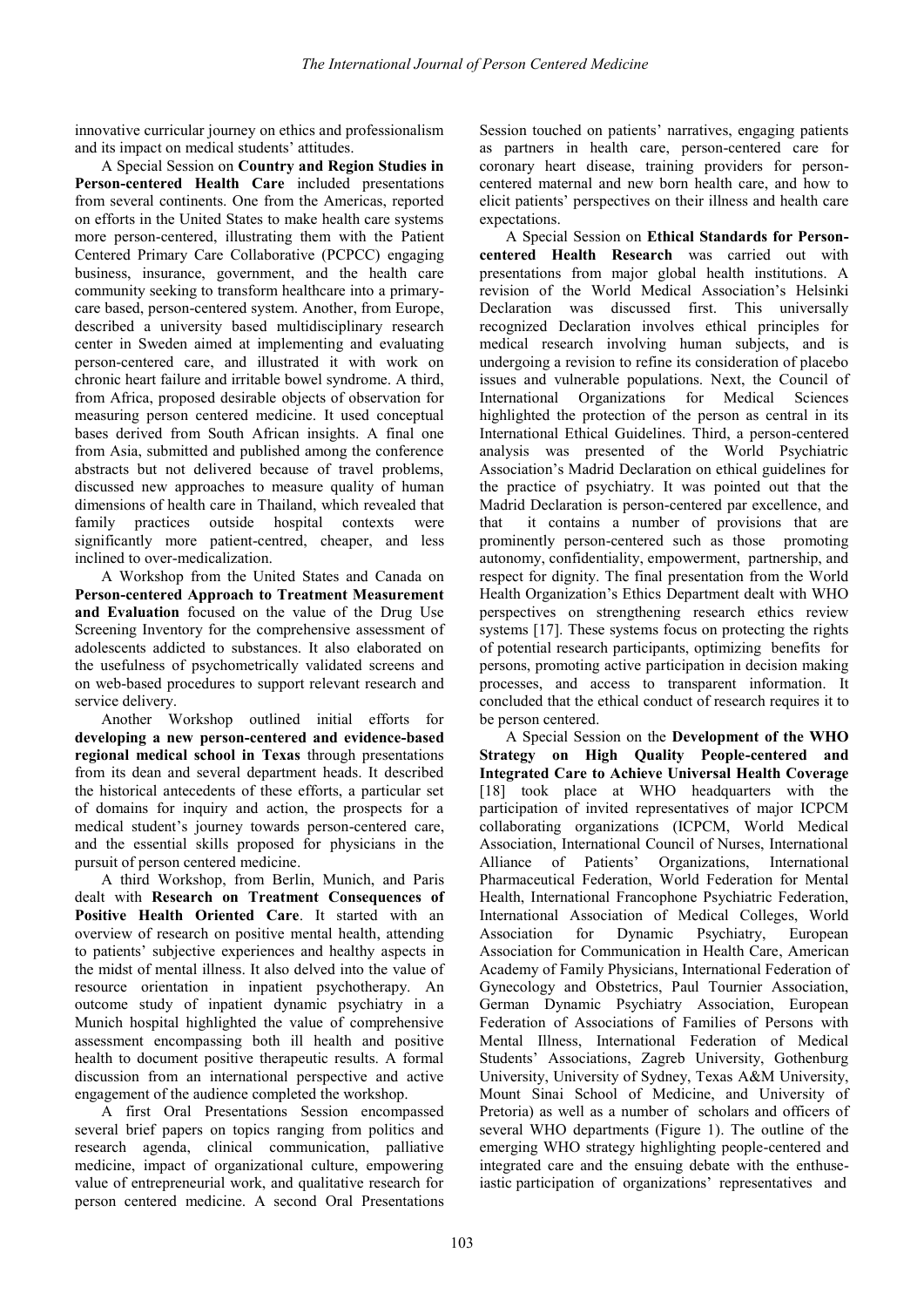Partial view of participants in the Special Session on WHO Strategies Development, standing at the entrance of the WHO main building, May 1, 2013.



individual scholars energized all towards further collaboration.

# Colophon

The Closing Session offered an opportunity to reflect on the success of the Sixth Geneva Conference, with its record number of collaborating organizations and high level scientific presentations. The General Assembly elected a new Board harmonizing renewal and stability, the 2013 Geneva Declaration on Person-centered Health Research was adopted, plans for the continuity and enhancement of the International Journal of Person Centered Medicine were set out, and the organization of the First International Congress of Person Centered Medicine in November 2013 and of the Seventh Geneva Conference in April 2014 were advanced.

The day after the Conference, the new ICPCM secretary general held meetings with key WHO officers (Oleg Chestnov, Assistant Director General for Non Communicable Diseases; Taghi Yasamy, Medical Officer, Department of Mental Health; and Hernan Montenegro, Medical Officer, Health Systems) to explore collaboration on our next events and on the WHO strategies related to person- and people-centered care.

An Evaluation Survey of the Sixth Geneva Conference was carried out by mail shortly after the conference. It yielded a number of recommendations for enhancing future events and suggested that the conference achieved outstanding overall quality through high level scientific presentations and discussions in a friendly atmosphere conducive to interdisciplinary and international networking.

## Concluding Remarks

The present issue of the International Journal of Person Centered Medicine largely contains selected papers emerging from the Sixth Geneva Conference. They were upgraded by their authors for submission to the Journal and then they were independently peer reviewed.

Following this editorial introduction, the 2013 Geneva Declaration on Person-centered Health Research coming from the Geneva Conference and finalized by the ICPCM Board is presented. It is accompanied by a paper describing the background, structure and priorities of this Geneva Declaration, authored by the drafting group and a collaborating consultation group.

Presented next and central to person centered medicine perspectives is an article proposing that people create health, as effective health promotion is a creative process. The role of narratives in clinical practice is cogently argued in the paper that follows. Key dimensions of contextualized care are delineated in an article focused on family medicine. The role and achievements of general prevention research is discussed and connected to person centered medicine. Research evidence is then reviewed on the effectiveness of the team approach in health care. What follows is a discussion of a person-centered clinical communication tool integrating illness meaning and experience. The next paper presents a child- and familycentered initiative to enhance, manage and promote well being and resilience in a pediatrics clinical program. The last paper from the Sixth Geneva Conference published in this issue presents training for person-centered maternal and newborn health care in Burkina Faso.

The two general articles that follow include first a paper where research on the hermeneutics of suffering is reviewed as a scholarly enterprise. A study on the broad